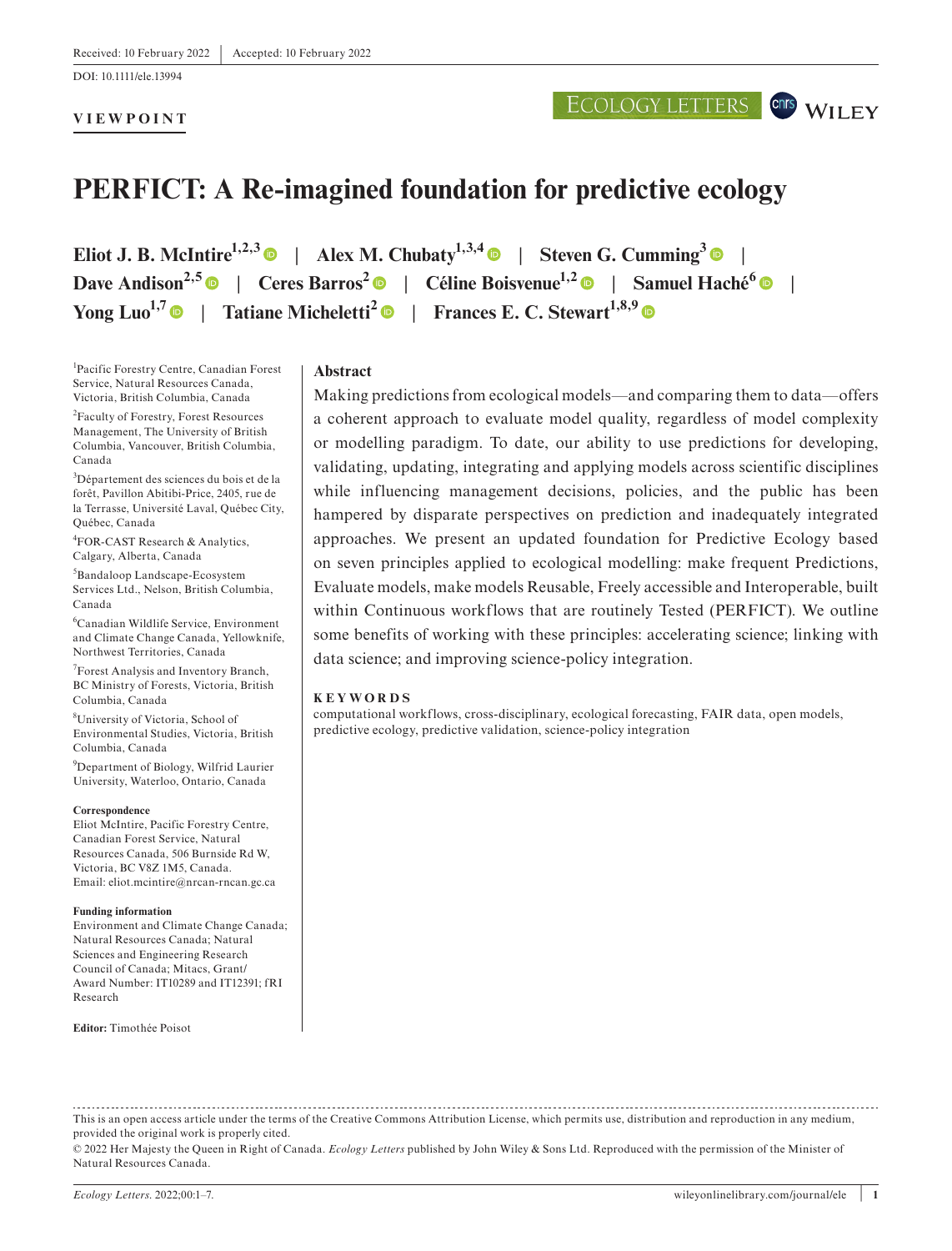# **INTRODUCTION**

The current biodiversity crisis and increasing pressures on socio-ecological systems (e.g., climate, land use, and pollutants) present time-sensitive challenges to ecosystem and landscape management, and sustainable development (McPhearson et al., 2021). As a result, the number of applied ecological models has exploded in recent decades (e.g., repositories for NetLogo Wilensky, 1999; EwE Christensen & Walters, 2004) and calls for iterative forecasting have been widely embraced (Lewis, Woelmer, et al., 2021). A wider application of these models would likely help to solve these challenges, as this would facilitate comparing models, building model ensembles, and testing hypotheses (Belete et al., 2017; Wenger & Olden, 2012). Yet the process of transferring models to new contexts (Yates et al., 2018) or across disciplines involves transferring *workflows* (Fer et al., 2021)—not just a model's mathematical components. These workflows potentially comprise many algorithmically rich steps including data assimilation, model parameterisation, fitting, prediction and assessment, and one or many output treatments. Transferring these workflows remains onerous because they tend to be either incomplete, inflexible or obscure.

Predictive Ecology, a branch of ecology based on quantitative deductions from models (Houlahan et al., 2015; McGill et al., 2007; Mouquet et al., 2015; Peters, 1977, 1991; Travers et al., 2019), provides a framing that helps with these challenges. However, it falls short in its current form; it is focused on models *per se*, not the workflow involved in generating predictions (Fer et al., 2021; Lewis, Woelmer, et al., 2021). Prediction is important in model evaluation (e.g., cross-validation) and is important in forecasting (i.e., predictions of future conditions). Predictions from multiple models allow us to quantify impacts of different model assumptions and algorithms (e.g., Fajardo et al., 2020). Importantly, evaluating model fit by comparing model predictions to out-of-sample data allows comparisons of models from any paradigm simulation, Bayesian, Machine Learning, likelihood, mathematical, etc.—because such comparisons are based on a chosen dataset *to compare with*, not the paradigm or data used for the original model. Yet, comparing models across studies for applied decision-making occurs infrequently (though see Lewis, Rose, et al., 2021). We need the best models of appropriate complexity (Aho et al., 2014; Anderson et al., 2000; Horne & Garton, 2006; Wood et al., 2020) for each application (Dietze, 2017), even for cases where we do not have the resources of unified global efforts (e.g., IPCC: Masson-Delmotte et al., 2021). Furthermore, the generality of models can be determined by how well they predict in many contexts. The science-policy interface, on the other hand, needs ecologists and their models to be nimble enough to adapt for real-time engagement needs of stakeholders (Ferraz et al., 2021). Ecology needs a framework that enables the transferability of each component of the modelling

#### **Problem Statement**

Applied ecology faces time-sensitive problems such as species declines, changes in primary productivity, and biological invasions. Processes advancing ecological understanding and weaving current science into management decisions and policies addressing these problems, often proceed too slowly and are more subjective than they could be. This is, in part, due to models that are weakly linked to data, challenging to reconfigure and improve, not readily connected to other models and disciplines, not designed for iterative forecasting, limited use of data science advances, and infrequently evaluated. We present a framework for Predictive Ecology that facilitates speeding up of inferential advances and model usefulness because of more rapid transferability.

workflow and makes cross-study evaluations rapid and commonplace. *We need to reduce the marginal effort of running models outside of their original study*.

Transferring models requires new datasets that match the structure of the originals, an understanding of the model, its implementation, the type of relationships in question, and attention to avoid inappropriate extrapolation beyond the original data (Yates et al., 2018). This becomes easier when each step of the original model workflow is modular, reusable, freely available, transparent and interoperable—i.e., the next application can reuse one or more components. For example, with multiple models of wildfire forecasts, each one may have a published studyspecific assessment of model fit. Yet, prediction quality for a new challenge is unknown: one might be more accurate at forecasting near human habitations, while another at forecasting peatland fires that accelerate permafrost melt.

We propose a new foundation for Predictive Ecology that focuses on improving transferability through modularising the steps of ecological modelling workflows (Figure 1; Supporting Information B). This will enable better decision-making based on science (Table 1; Supporting Information C). Here, we focus on presenting the concepts, yet toolkits (Chubaty & McIntire, 2021) exist that enable implementing these ideas (e.g., Micheletti et al., 2021; Supporting Information D).

# **THE PERFICT APPROACH**

The PERFICT approach for Predictive Ecology provides a foundation of seven principles applied to the ecological modelling workflow: make frequent Predictions, Evaluate models, make components Reusable, Freely accessible and Interoperable, built within Continuous workflows, that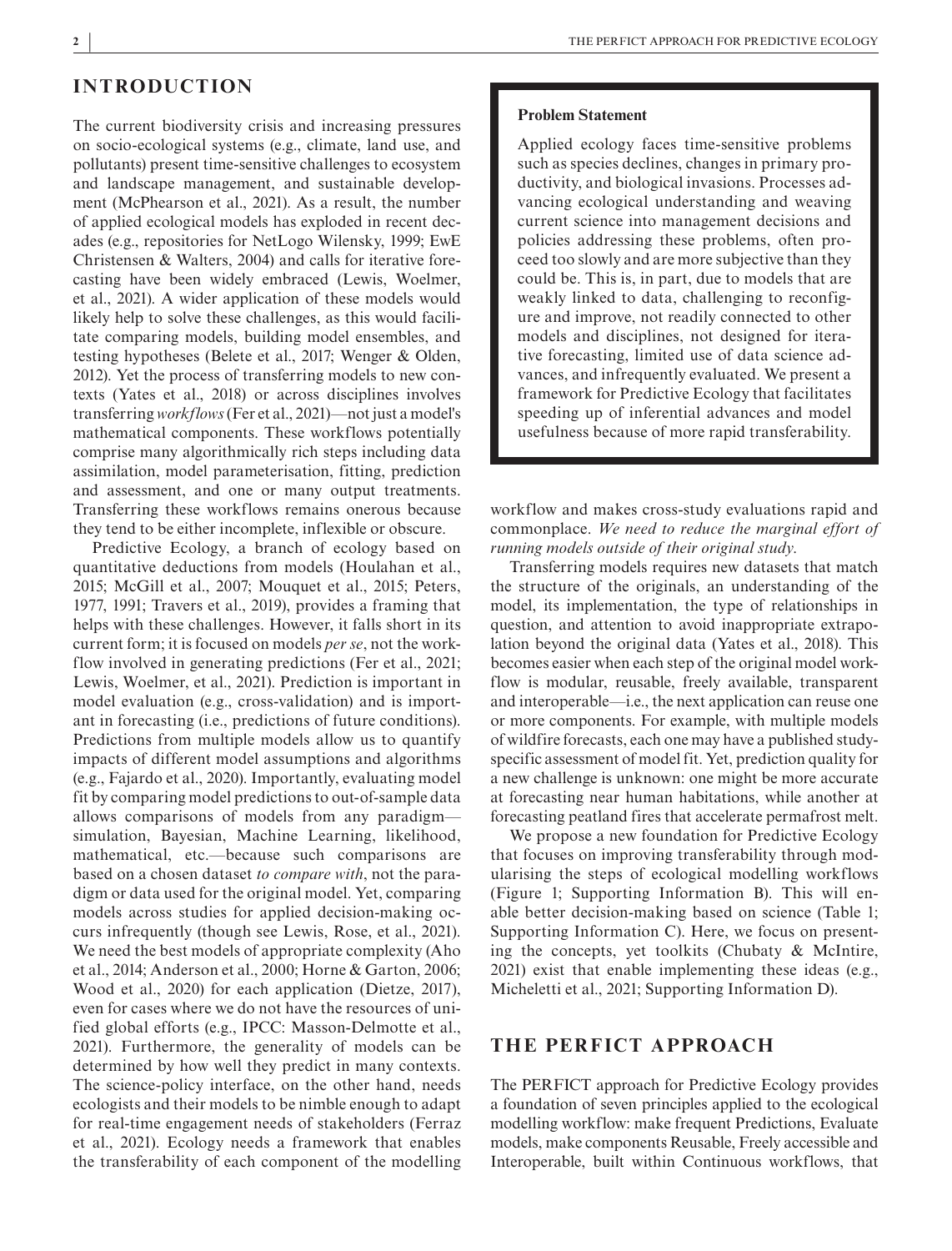

**FIGURE 1** Functions and modules as key tools of a PERFICT approach. Functions are modular and can be bundled into packages that can utilise tools that enable easy dissemination, quality control, continuous integration, documentation, and writing. Functions may have default values for arguments, but they are not intended to do something without the user understanding the function and providing input arguments. Like functions, modules have inputs and convert those inputs into some output. However, modules are higher-order collections of one or more functions that have computer and human readable metadata describing their inputs and outputs. Unlike functions, module metadata contain the information that describes how modules fit (or not) together. Modules, as we suggest here, are the basic unit of code that enables and facilitates all the elements of the PERFICT approach. In analogy, functions are Lego® pieces, often supplied in a package (collections of functions) with instructions (function documentation), and modules are Lego® structures made with those pieces (i.e., the original developer wrote the documentation and built the structure), such as trucks, houses, roads, space shuttles. A given structure has inherent value, e.g., a truck can be the end goal of a project and can be stand alone. The metadata (implicit in Lego®) describe the ways these structures interact, e.g., a road can take things with wheels (input); a bus has wheels (output), so can go on a road, but a house does not so cannot. Using a structure by itself or combining multiple structures together makes simple to complex "models", such as neighbourhoods, villages, cities, or space stations. Many modules fit together (a truck and a road); others do not (a truck and a space station). The structures can be used in many new ways, bricks added to structures, and collected into complex meta-structures. If we want to build a Lego® city, we could either start with individual bricks to build a new configuration or reuse some or all pre-existing structures. Furthermore, other toy "brands"—

or computer languages, e.g., R, Python, C++—can be added to the city. Using the PERFICT approach, ecologists build robust, reusable modules, enabling rapid creation, use, testing and reformulating of models

are routinely Tested. In doing this, we unify disparate components from computer science and forecasting and add elements that are unique to ecological modelling.

## **Predict frequently**

For ecologists to improve the quality of predictions, making models that have good assessments of statistical fit is insufficient; we must make and learn from *many* predictions by comparing to out-of-sample data (Lewis, Woelmer, et al., 2021; Tetlock & Gardner, 2016). Forecasting challenges are forcing some ecologists to do this (e.g., the Ecological Forecasting Challenge with NEON; [https://ecoforecast.org/efi-rcn-forec](https://ecoforecast.org/efi-rcn-forecast-challenges/) [ast-challenges/\)](https://ecoforecast.org/efi-rcn-forecast-challenges/). Ecologists will also benefit from workflows that can be transferred to other contexts because they may gain access to new data (Barros et al. in review). The diminishing returns that may come from iterative improvements for any specific model should, however, be compared against costs of, e.g., particularly large models (Bender et al., 2021).

### **Evaluate**

The quality of a model's predictions (Milner-Gulland & Shea, 2017) is not absolute. More accurately, a model can

be sufficient for a current need (Rykiel, 1996). Indeed, estimating model fit with different data is one of several explanations for results not being reproducible (Baker, 2016). Thus, evaluating model predictions, especially with out-of-sample data, can be more effective at understanding quality, overfitting, and biases (especially egregious ones, Bender et al., 2021), and may improve ecological understanding (Power, 1993). When model workflows are interoperable, generic validation modules can be developed to compare multiple models more quickly (e.g., Barros et al. in review), and transferring models to new contexts can help with situations with insufficient data for validation. Validation approaches developed by numerous forecasting efforts (Lewis, Woelmer, et al., 2021) could be more broadly applied using reusable and modular workflow steps.

## **Reusable**

Reusability is the ability to, without the assistance of original developers, use modular components that comprise the modelling workflow, from the first steps of data importing through to output treatments. Component reusability means that if a study develops new methods (e.g., for model validation of a commonly used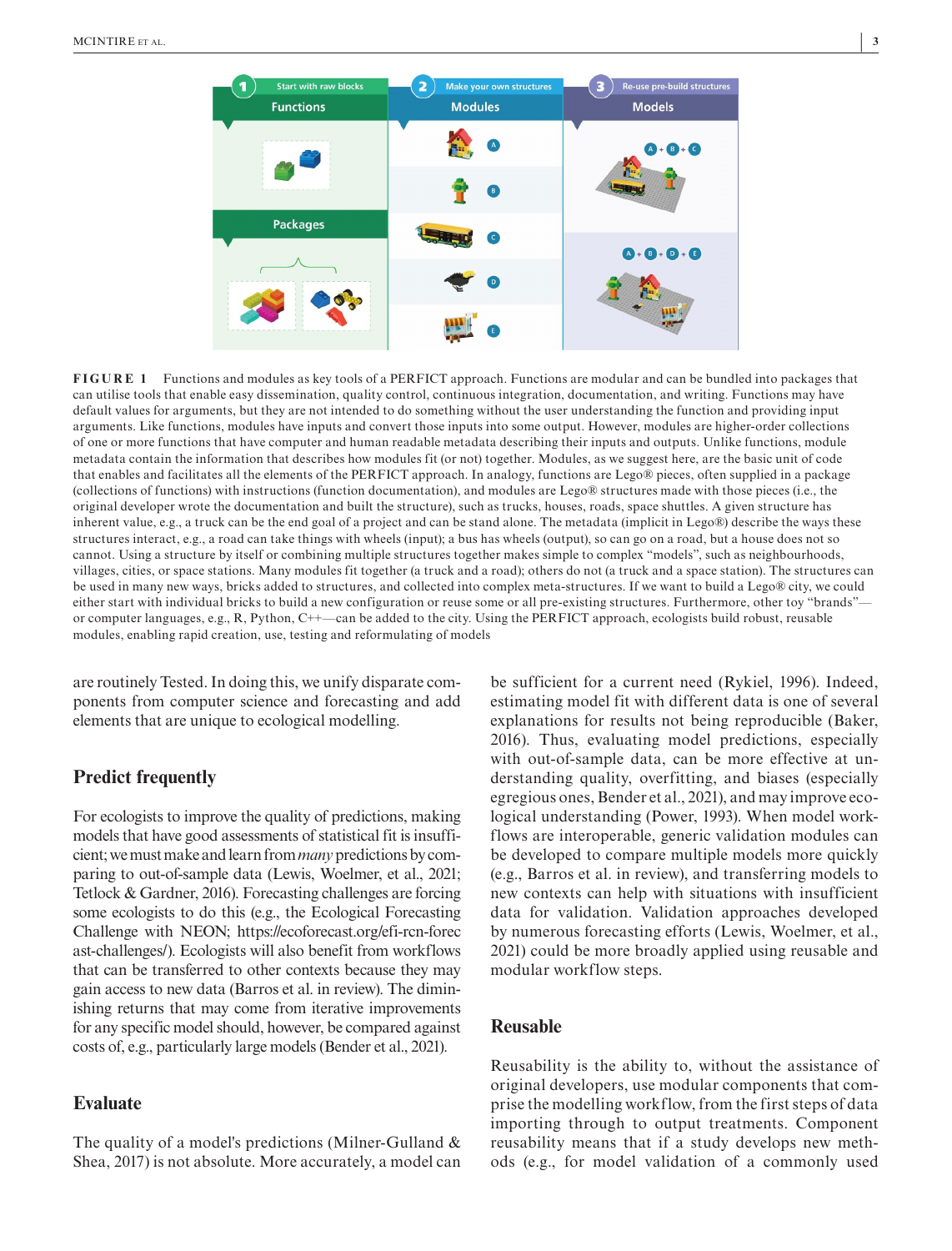| <b>Benefit</b>                           | <b>Example</b>                        | <b>PERFICT</b> approach enables the benefit by:                                                                                                                                                         |
|------------------------------------------|---------------------------------------|---------------------------------------------------------------------------------------------------------------------------------------------------------------------------------------------------------|
| Accelerating science                     | Occam's razor                         | Evaluation of how much complexity is right for a given project, as<br>models of arbitrary complexity can be readily compared                                                                            |
|                                          | Informative priors                    | Easing the process of moving from a previous study's Bayesian<br>posteriors to a new study's priors, lessening the problems with<br>specifying uninformative priors (Northrup & Gerber, 2018)           |
|                                          | Forecast horizon                      | Repeatedly iterating a forecasting model with regularly updated data<br>and model (Petchey et al., 2015)                                                                                                |
|                                          | Community of contributors             | Allowing manageable projects with hundreds of contributors to<br>quickly update our understanding of a system (Fer et al., 2021)                                                                        |
|                                          | Predictive validation                 | Using future out-of-sample data to test models becomes easier with<br>reusable, interoperable modules (Power, 1993)                                                                                     |
|                                          | Rewriting models                      | Encouraging reimplementation in a widely known language (e.g.,<br>R) allowing many experts to see and understand code (Thiele $\&$<br>Grimm, 2015)                                                      |
|                                          | Many eyes                             | Modelling standards that are understandable by many scientists<br>with sufficient capacity to more readily fix bugs and identify<br>improvements                                                        |
| Bridging to Data<br>Science              | Building on data science tools        | Facilitating the use of cloud computing and repositories, user access<br>control and data caching, for researchers who do not have the<br>capacity or time to learn and develop them                    |
|                                          | Data quality and quantity             | Building data-model-validation pipelines from reusable components<br>allowing for assessment of different data sources (White et al.,<br>2019)                                                          |
|                                          | Linking models to data                | Maintaining linkages between canonical data sources and models live<br>at all times allows for rapid reparameterisation and updating with<br>continuous testing (Micheletti et al., 2021)               |
| Improving science-<br>policy integration | Cross disciplinarity                  | Lessening the technological, data and cultural barriers that make<br>cross-disciplinary work challenging (Chassé et al., 2020)                                                                          |
|                                          | Regular reporting                     | Reducing the effort required to produce regular updates for policy<br>reporting                                                                                                                         |
|                                          | <b>IPCC-like</b> process              | Allowing lower budget projects to achieve IPCC-like integration with<br>its benefits such as regular updating, ensemble modelling, and<br>contributions to policy (Masson-Delmotte et al., 2021)        |
|                                          | Different users                       | Creating a complete framework that allows for all types of expertise—<br>from land managers, rights holders and the public, to scientists<br>and computer programmers-to interact (Ferraz et al., 2021) |
|                                          | Web and decision support applications | Allowing for the development of generic web and decision support<br>tools—"dashboards"—that can be reused widely                                                                                        |
|                                          | Coping with contradictions            | Opening the science informed decision-making and policy-making<br>process to shed light on cases where models contradict one another<br>and offering an objective way to resolve those contradictions   |

**TABLE 1** Benefits and examples of the PERFICT approach and how these benefits can be realised

See Supporting Information C for further discussion. In each example, there may be certain elements of the PERFICT approach that may be more relevant; for clarity, we do not specify individually. In all cases, the more elements of the PERFICT approach that are followed by a model, the more beneficial the outcome.

simulation model or for converting large global datasets to inputs for a model), other applications can reuse them, reducing effort required (Wenger & Olden, 2012). Reusability comprises five characteristics: each step must 1) be scripted; 2) produce the same answer with the same inputs (including random number generator seed, if stochastic); 3) produce a different, but equivalent, answer with different inputs; 4) work on all common computer platforms; and 5) have meta-information (metadata) describing how it can interact with other components. *Reproducibility* (Borregaard & Hart, 2016)—a special case of *reusability*—can be achieved

with characteristics 1 and 2 (Baker, 2016; Begley & Ellis, 2012; Klein et al., 2014; Munafò et al., 2017). The first four can be efficiently developed by creating functions, wrapped in packages and hosted in open repositories (e.g., [https://cran.r-project.org/;](https://cran.r-project.org/) [https://pypi.org/\)](https://pypi.org/). However, a collection of functions is insufficient to solve a particular task because the required sequence of steps does not emerge from the functions (Figure 1). Additional metadata is required, defining how functions interact with the environment that calls them. In practice, ecologists can bundle sequences of functions into meaningful modules (e.g., "data preparation",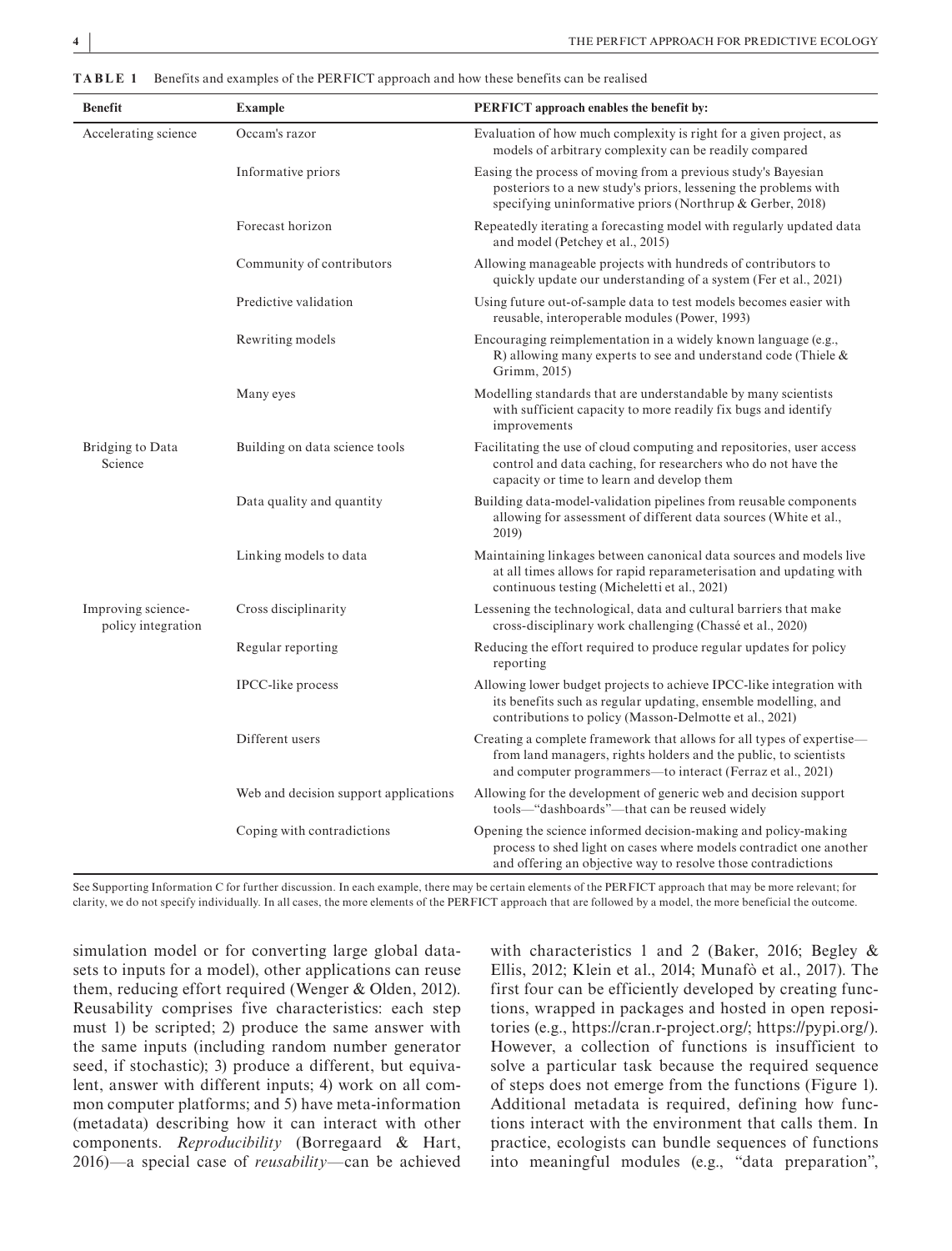"parameter estimation", "climate sensitive fire simulation"; Figure 1 and Supporting Information Fig B1; see Micheletti et al., 2021) which will range from specific to generic, and combine them with those of other creators. The sequencing of these modules can emerge from this metadata (Supporting Information Fig D1), similar to how software package managers determine the installation order of packages and their dependencies.

### **Freely accessible**

Open science and free, available, interoperable and reusable data accelerate innovation, as well as improve transparency and accountability (Reichman et al., 2011; FAIR: Stall et al., 2019; ART: Bodner et al., 2020 Supporting Information A). Developing open modelling workflows (including collaborative version control systems, such as [https://github.com\)](https://github.com) also allows other scientists to evaluate the implementation of the science. While performance tradeoffs exist, using programming languages that are widely used by ecologists (e.g., currently R, Python, Julia) can make models even more accessible, transparent, readily (re-)usable and testable by others (Lai et al., 2019; see Accelerating Science Supporting Information C).

## **Interoperable**

Interoperability embodies modularity *and* standards. Modularity arises when a description of a component has structured, human- and machine-readable metadata (Figure 1). The two most important design criteria are that modules should 1) be able to run either independently or as a subcomponent of a larger model, and 2) communicate with other modules via their inputs and outputs (Reynolds & Acock, 1997; Voinov et al., 2004). To ensure modular pieces are interoperable, they must follow standards that define how modules communicate. Modules with metadata for inputs and outputs, and developed in widely used programming languages increase interoperability of model components (Belete et al., 2017).

#### **Continuous workflow**

Recently, authors have advocated for continuous workflows for near-term forecasting (Dietze et al., 2018; White et al., 2019). These workflows are just as useful in other contexts, such as policy development and strategic land management planning (Paradis et al., 2013), or predicting in new situations. To implement a continuous workflow, ecologists generally build scripts with e.g., data loading, compiling, estimation, validating and reporting. When the individual steps of the workflow are reusable, the workflow can become both modular

and continuous, facilitating rapid iterations for a given study, and rapid sharing of components across studies (Fig B1). Since long computational steps are common in ecology and researchers want to run these only once, functions that are deemed too intensive to rerun frequently require caching (e.g., McIntire & Chubaty, 2021; Micheletti et al., 2021) to maintain continuous workflows even for very complex models and ensure breakages are identified quickly.

#### **Testing automatically**

We distinguish two parts of testing: ecological validation ("Evaluation" described above) and code testing. The objectives of code testing include evaluating code efficiency, detecting errors in algorithm implementation, and translating mathematics to code. Robust approaches come from software development fields and include using code assertions (Rosenblum 1995) and writing unit, integration and system tests (Scheller et al., 2010). Attaching ecological validation and/or code testing to automated continuous integration (CI) systems is straightforward, e.g., GitHub Actions ([https://docs.](https://docs.github.com/en/actions) [github.com/en/actions](https://docs.github.com/en/actions)) for small projects (e.g., Barros et al. in review) or individual components, and advanced research compute platforms for larger problems.

# **CONCLUSION**

The future of modelling in applied ecology requires transferable solutions of all the components of workflows that cross disciplines and transcend scientific, statistical, computational, and cultural paradigms (e.g., Micheletti et al., 2021). Some solutions for applied problems have reflected elements of the PERFICT approach (Geller & Turner, 2007; Parrott, 2017), but these successes are too rare (Travers et al., 2019). The PERFICT formalisation modular workflows, facilitating cross-study model comparison, hypothesis testing, and ensemble modelling, while promoting utility, flexibility, adaptability and scientific longevity because they can be easily rerun by the ecological community (Reynolds & Acock, 1997; Table 1; Supporting Information C). This creates robust and nimble models for a range of ecological applications including iterative forecasting cycles (Dietze et al., 2018). Ecologists are embracing modern predictive approaches (Lewis, Woelmer, et al., 2021), benefitting decision- and policy-making for ecosystems worldwide. The PERFICT formalisation can facilitate data-model integration, and tighten science-policy integration, because the nimbleness that can come from reusable and interoperable modules for a modelling workflow allows science to respond rapidly to changing policy demands (Table 1; Supporting Information C and D). Reducing the friction of transferring other model workflow components will make it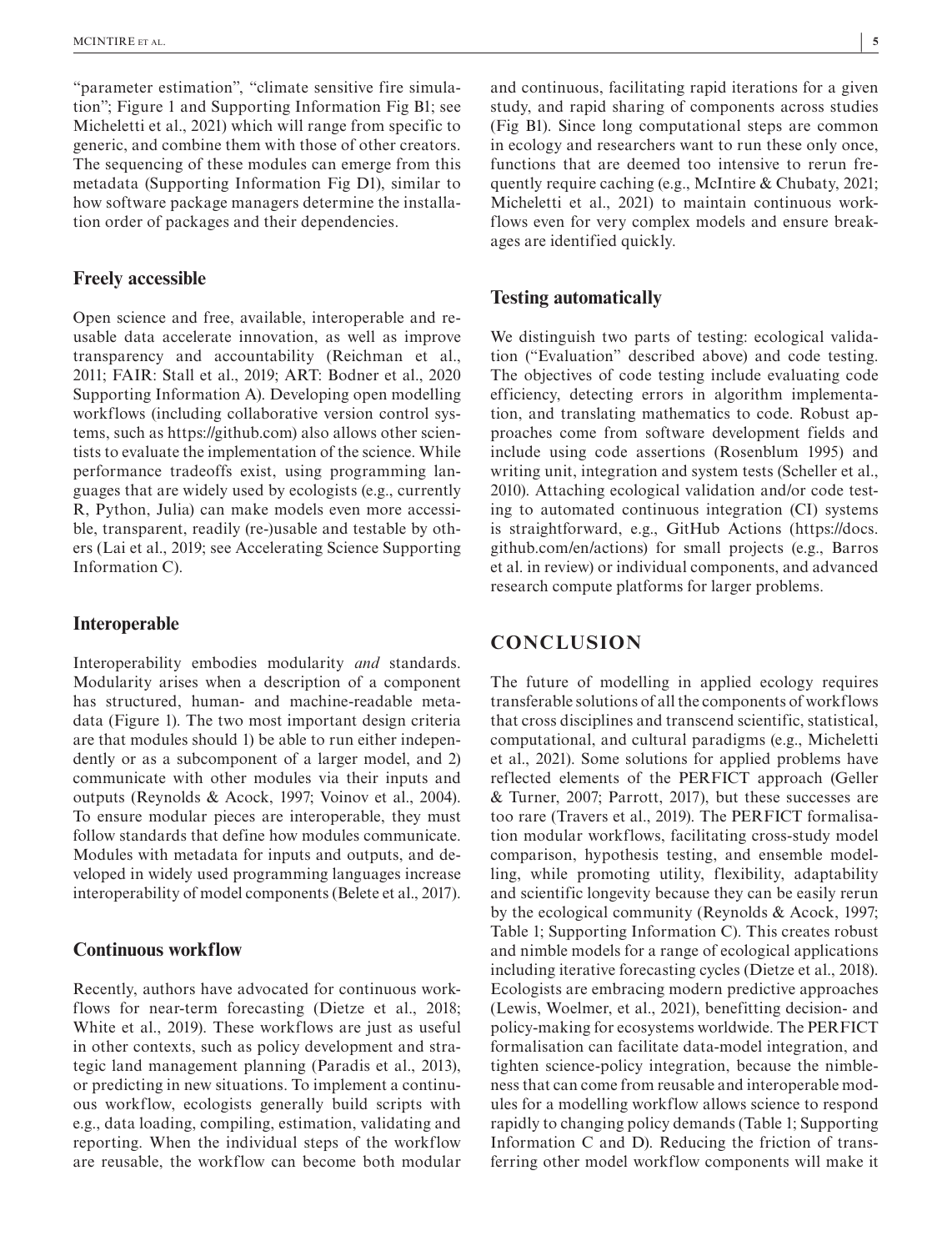easier to evaluate and improve models, taking us more quickly to the best models for today's challenges.

#### **ACKNOWLEDGEMENTS**

Funding was provided by fRI Research (Healthy Landscapes Program and Mountain Pine Beetle Ecology Program), Environment and Climate Change Canada (through the Canadian Wildlife Service), Natural Resources Canada (through Assistant Deputy Minister's Innovation Fund), and Natural Sciences and Engineering Research Council of Canada (NSERC Strategic Funds [to Cumming] and Discovery Grant [to McIntire]). Mitacs Accelerate Award no. IT10289 and Mitacs Elevate Fellowship no. IT12391, in partnership with the Foothills Research Institute (fRI), both awarded to C Barros.

## **AUTHORSHIP**

EM, AC, SC conceived of the idea; EM wrote the first draft; DA and SH iterated through the PERFICT approach for management applications; all authors contributed substantially to the ideas; EM, AC, CBa, CBo, YL, TM, FS contributed substantially to revisions.

#### **PEER REVIEW**

The peer review history for this article is available at <https://publons.com/publon/10.1111/ele.13994>.

#### **DATA AVAILABILITY STATEMENT**

No data were used in this study. All models and code mentioned are freely available and hosted on GitHub or on the Comprehensive R Archive Network, with their links provided in the text.

#### **ORCID**

*Eliot J. B. McInti[r](https://orcid.org/0000-0001-7146-8135)[e](https://orcid.org/0000-0002-6914-8316)* <https://orcid.org/0000-0002-6914-8316> *Alex M. Chubaty* **<https://orcid.org/0000-0001-7146-8135>** *Steven G. Cu[mmin](https://orcid.org/0000-0001-7135-7160)g*  $\bullet$  <https://orcid.org/0000-0002-7862-2913> *Dave A[n](https://orcid.org/0000-0003-4036-977X)dison*  $\bullet$  <https://orcid.org/0000-0001-7135-7160> *Ceres Barros* <https://orcid.org/0000-0003-4036-977X> *Céline Boisven[ue](https://orcid.org/0000-0003-3952-009X)* <https://orcid.org/0000-0002-6031-7961> *Samuel [Hach](https://orcid.org/0000-0002-3748-9773)é* <https://orcid.org/0000-0003-3952-009X> *Yong Luo* <https://orcid.org/0000-0002-3748-9773> Tatiane Micheletti<sup> D</sup><https://orcid.org/0000-0003-4838-8342> *Frances E. C. Stewart* D<https://orcid.org/0000-0001-9344-8346>

#### **REFERENCES**

- Aho, K., Derryberry, D. & Peterson, T. (2014) Model selection for ecologists: the worldviews of AIC and BIC. *Ecology*, 95, 631–636.
- Anderson, D.R., Burnham, K.P. & Thompson, W.L. (2000) Null hypothesis testing: problems, prevalence, and an alternative. *The Journal of Wildlife Management*, 64, 912–923.
- Baker, M. (2016) 1,500 scientists lift the lid on reproducibility. *Nature*, 533, 452–454.
- Barros, C., Luo, Y., McIntire, E.J.B., Chubaty, A.M., Eddy, I. & Andison, D.W. et al. (in review). Empowering ecologists in a simulation context: using R from data to complex landscape modelling, the LandR study case.
- Begley, C.G. & Ellis, L.M. (2012) Raise standards for preclinical cancer research. *Nature*, 483, 531–533.
- Belete, G.F., Voinov, A. & Laniak, G.F. (2017) An overview of the model integration process: from pre-integration assessment to testing. *Environmental Modelling and Software*, 87, 49–63.
- Bender, E.M., Gebru, T., McMillan-Major, A. & Shmitchell, S. (2021). On the Dangers of Stochastic Parrots: Can Language Models Be Too Big?; In: *Proceedings of the 2021 ACM Conference on Fairness, Accountability, and Transparency*, FAccT '21. Association for Computing Machinery, New York, NY, USA, pp. 610–623.
- Bodner, K., Fortin, M.-J. & Molnár, P.K. (2020) Making predictive modelling ART: accurate, reliable, and transparent. *Ecosphere*, 11, e03160.
- Borregaard, M.K. & Hart, E.M. (2016) Towards a more reproducible ecology. *Ecography*, 39, 349–353.
- Chassé, P., Blatrix, C. & Frascaria-Lacoste, N. (2020) What is wrong between ecological science and policy? *Ecology Letters*, 23, 1736–1738.
- Christensen, V. & Walters, C.J. (2004) Ecopath with Ecosim: methods, capabilities and limitations. *Ecological Modelling*, 172, 109–139.
- Chubaty, A.M. & McIntire, E.J.B. (2021) SpaDES: Develop and Run Spatially Explicit Discrete Event Simulation Models. An R meta package.
- de Ferraz, K.M.P.M.B., Morato, R.G., Bovo, A.A.A., da Costaet al. (2021) Bridging the gap between researchers, conservation planners, and decision makers to improve species conservation decision-making. *Conservation Science and Practice*, 3, e330.
- Dietze, M.C. (2017) *Ecological forecasting*. Princeton, NJ: Princeton University Press.
- Dietze, M.C., Fox, A., Beck-Johnson, L.M., Betancourt, J.L., Hooten, M.B., Jarnevich, C.S. et al. (2018) Iterative near-term ecological forecasting: needs, opportunities, and challenges. *Proceedings of the National Academy of Sciences*, 115, 1424–1432.
- Fajardo, J., Corcoran, D., Roehrdanz, P.R., Hannah, L. & Marquet, P.A. (2020) GCM compareR: a web application to assess differences and assist in the selection of general circulation models for climate change research. *Methods in Ecology and Evolution*, 11, 656–663.
- Fer, I., Gardella, A.K., Shiklomanov, A.N., Campbell, E.E., Cowdery, E.M., De Kauwe, M.G. et al. (2021) Beyond ecosystem modeling: a roadmap to community cyberinfrastructure for ecological data-model integration. *Global Change Biology*, 27, 13–26.
- Geller, G.N. & Turner, W. (2007) The model web: a concept for ecological forecasting. In: 2007 IEEE International Geoscience and Remote Sensing Symposium. IEEE, pp. 2469–2472.
- Horne, J.S. & Garton, E.O. (2006) Likelihood cross-validation versus least squares cross-validation for choosing the smoothing parameter in kernel home-range analysis. *The Journal of Wildlife Management*, 70, 641–648.
- Houlahan, J.E., McKinney, S.T. & Rochette, R. (2015) On theory in ecology: another perspective. *BioScience*, 65, 341–342.
- Klein, R.A., Ratliff, K.A., Vianello, M., Adams, R.B., Bahník, Š., Bernstein, M.J. et al. (2014) Investigating variation in replicability: A "Many Labs" replication project. *Social Psychology*, 45, 142–152.
- Lai, J., Lortie, C.J., Muenchen, R.A., Yang, J. & Ma, K. (2019) Evaluating the popularity of R in ecology. *Ecosphere*, 10, e02567.
- Lewis, A.S.L., Woelmer, W.M., Wander, H.L., Howard, D.W., Smith, J.W., McClure, R.P. et al. (2021) Increased adoption of best practices in ecological forecasting enables comparisons of forecastability. *Ecological Applications*, 32, e02500.
- Lewis, K.A., Rose, K.A., de Mutsert, K., Sable, S., Ainsworth, C., Brady, D.C. et al. (2021) Using multiple ecological models to inform environmental decision-making. *Frontiers in Marine Science*, 8. [https://www.frontiersin.org/articles/10.3389/](https://www.frontiersin.org/articles/10.3389/fmars.2021.625790/full) [fmars.2021.625790/full](https://www.frontiersin.org/articles/10.3389/fmars.2021.625790/full)
- Masson-Delmotte, V., Zhai, P., Pirani, A., Connors, S.L., Péan, C., Berger, S. et al. (2021) Climate Change 2021: The Physical Science Basis. Contribution of Working Group I to the Sixth